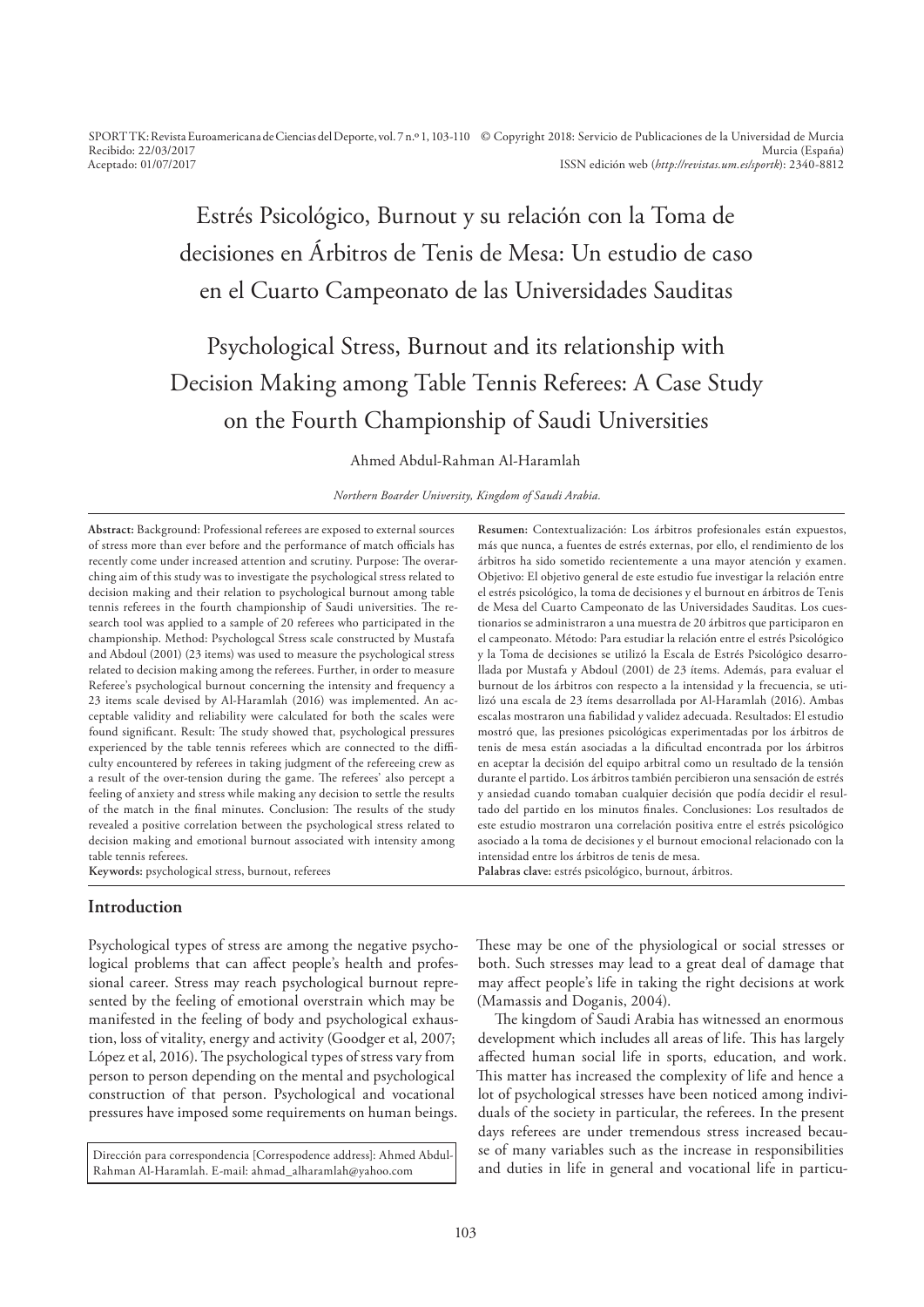lar. People at work have become susceptible to many types of psychological stresses associated to their jobs. They feel that their efforts are not evaluated properly and they do not please the higher authorities. In connection to this Abouzekri and Karagearghis (2010) analyzed the applied aspects of stress. They indicated that stress is the most important factor that creates exhaustion within the individual. They pointed out that everyone is exposed to a certain degree of stress, leading to psychological and pathological problems. The table tennis referees in Saudi Arabia are exposed to diferent situations during the periods of training and competitions. This may engender certain psychological pressure depending on the competition and/or achievement. The psychological pressures, theoretically, can be divided into: pressure before the competition, pressure during and after the competition. The stress which afects table tennis referees may afect in taking appropriate decisions during sports competitions.

The purpose of this study lies in answering the following two research questions: 1. what are the psychological pressures related to decision making among table tennis referees in the fourth Championship of the Saudi universities? 2. Is there a relationship between the psychological pressure connected to decision making and psychological burnout among table tennis referees in the fourth championship of Saudi universities? The study of Tsorbat et al (2005) focused their studies on the sources of pressure among Greek handball referees. The study was applied on 84 handball referees who refereed seventeen matches within seven months. The results revealed four pressure sources: evaluation, fear of physical harm, personal conflicts and fear of showing disability. The results also revealed that there is not any statistical significant difference associated to the variables of age, education, rank and years of experience. The previous studies sought to identify the sources of psychological pressure among the athletic and non- athletic referees and their relationship to their performance and presented examples to explain that relationship. Some studies tried to determine the sources of psychological pressure and to point out the most important sources for the referees. The present study is intended to identify the sources of pressure among referees in the Arab environment and their relationship with psychological burnout in terms of intensity and frequency, especially table tennis referees in the kingdom of Saudi Arabia, in addition to their impact on decision making. Thus, the current study could be a starting point to conduct more studies in connection with psychological pressure and psychological burnout among the referees in other Arab environment and other fields such as football, tennis and handball. Lazarus (1999) is considered as one among the first researchers in the development of psychological pressure measurements. From his perspective, mental and cognitive factors are more important in the interpretation of psychological pressure than the events themselves. He states that

what determines pressure is, the individual perception and interpretations of the situation and that this perception possibly include: evil, threat, and challenge, and man's perceived ability to cope with the sufering, the threat and challenge. Lazarus expressed that pressure is the result of the evaluation, not without precedent, as life events does not produce pressure or does not cause pressure, but pressure stems from the perspective of the person (Lazarus, 1999).

# **Psychological burnout concept**

Psychological burnout is defined by Al haramlah (2007) as "A psychological phenomenon that afects professionals and gradually makes them less productive and active but more depressed and less interested in work." Lazarus (1999) describes it as "A state of exhaustion that results from tiredness and the continuous excessive demands that exceed the professional powers and abilities of the individuals". Arbitration is a hard profession where the referee shoulders a heavy burden which he holds happily as a pure passion and seeks success through persistent efforts to reach the highest possible levels (Fletcher and Scott, 2010). Based on the aforementioned, and in the light of the available scientific sources about this important psychological phenomenon, the importance of the current research proves to be significant in dealing with one of the inluential athletic careers that relects the level of games as the nature of the psychological pressure and psychological burnout faced by the referee from the audience, media or the arbitration committee.. This has an important role in raising, developing and elevating the profession of arbitration and gives value and respectable stead to the athletic referee in society.

# **he relationship between psychological pressure and psychological burnout among athletic referee**

Psychological pressure is closely related to psychological burnout among athletic referees. Psychological pressure indicates the existence of psychological burnout with the athletic referee, and in return, a referee who sufers psychological burnout formulates negative trends towards himself, the others and in his working environment which afects taking the right decision in athletic competitions.

A table tennis referee, in the Kingdom of Saudi Arabia, is exposed to diferent situations during training and competition, and this makes him sufer certain psychological pressure depending on the results of the sports competitions and the frequency of demanding situations. This is reflected on the athletic referee in taking defensive attitudes that help to face those pressures. Hence, the researcher sees that the pressure of athletic competition, with the referee, is a negative emotional response that could cause the feeling of psycholo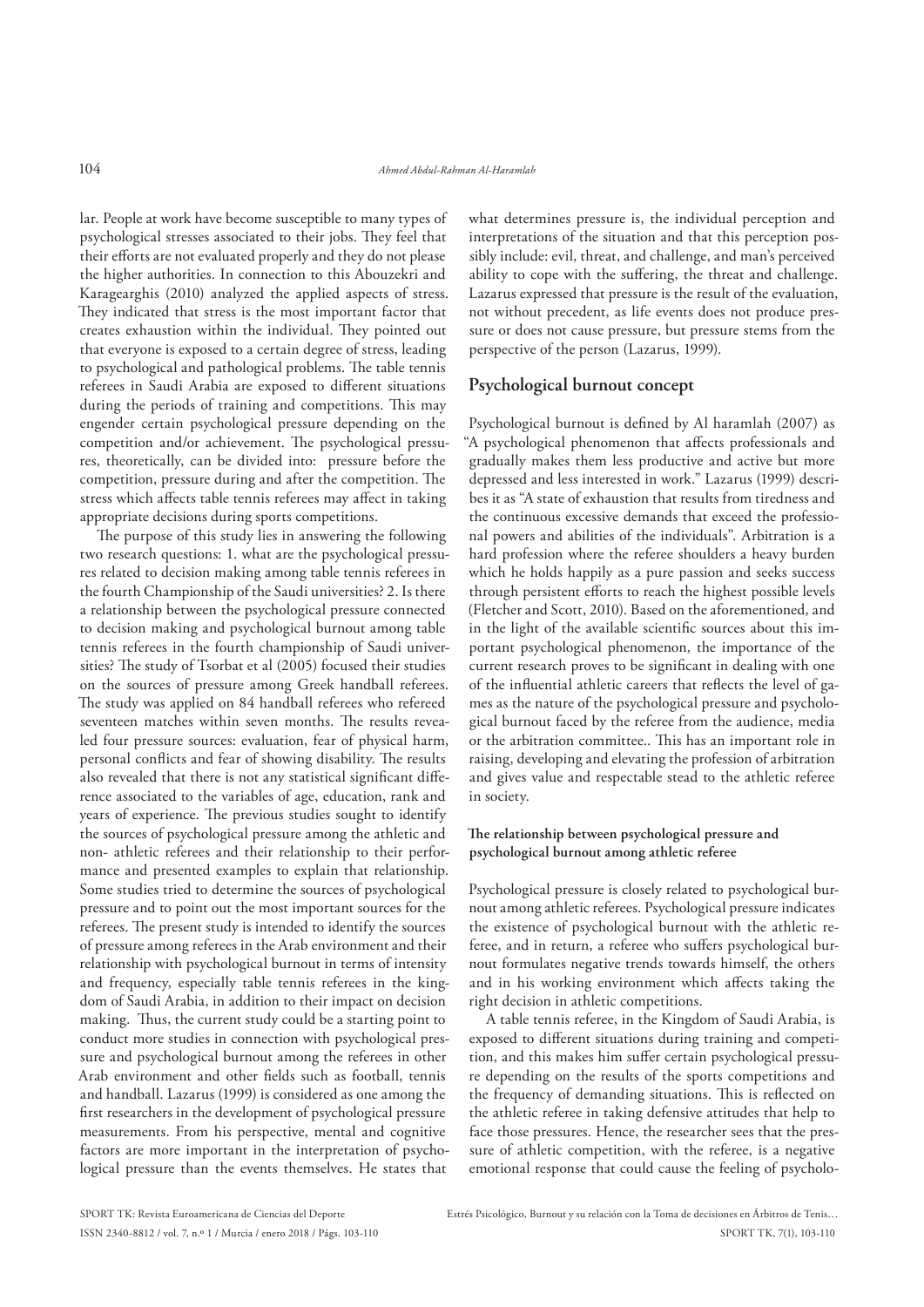gical burnout when self-esteem is threatened, and when the referee realizes the imbalance between the requirement of the context and his ability of successful performance which may afect the taking of the right decision in the right time.

he main objective of this study lies in revealing the psychological pressures connected to decision making and their relationship with psychological burnout among table tennis referees in the fourth championship of Saudi universities. Additionally, the study will also find a relationship between psychological pressures and psychological burnout related to intensity and frequency among table tennis. Further, the study will present a set of recommendations that contributed to the reduction of the level of psychological pressures connected with decision making among table tennis referees revealing the relationship between the psychological pressure and psychological burnout among athletic referees. The importance of this study lies in helping the referees in general and table tennis referees in particular in discarding psychological pressures which will contribute in controlling their conduct during matches, improving the level of their performance and taking appropriate decisions during sports contests. In addition the research aimed at identifying the relationship between the psychological pressures and psychological burnout, also, help decision makers in sports clubs and relevant bodies in presenting assistance to referees to lessen the degree of the psychological pressures they are exposed to. hus, referees, sport center administrators, sports experts

**Table 1.** Demographic information of the participant (Refrees)

and governmental and private relevant entities are expected to utilize the results of this study.

#### **Method**

The descriptive analytical approach is used in this study through reviewing the theoretical literature related to psychological pressure and psychological burnout and their sources, in addition to reviewing the literature in the field of athletic psychology. A scale of psychological pressure connected to decision making among table tennis referees in the Kingdom of Saudi Arabia was developed. In order to fit the research problem with the research objectives, data were collected and analyzed to obtain results that contribute in answering the questions of the study and help in providing a set of recommendations based on research findings.

#### **Participants**

he sample of the study consisted of all table tennis referees participated in the fourth championship of Saudi universities which was organized and supervised by the Northern Boarder University between 26 and 29/11/2015. A sample of 20 referees was selected for the purpose of study. All the scale were retrieved and were valid for statistical analysis. Table: 1 states the demographic characteristics of the referees who participated in the study.

| Variable                        | categories of the variable | frequency | Percentage |
|---------------------------------|----------------------------|-----------|------------|
| academic qualification          | Diploma or less            | 12        | 60%        |
|                                 | Bachelor and above         | 8         | 40%        |
| chronological age               | from 30-39 years           | 5         | 25%        |
|                                 | from 40-49 years           | 12        | 60%        |
|                                 | 50 years or more           | 3         | 15%        |
| marital status                  | Single                     |           | 5%         |
|                                 | Married                    | 19        | 95%        |
| years of practicing arbitration | less than 10 years         |           | 5%         |
|                                 | 10 years or more           | 19        | 95%        |
| standard of arbitration         | International              | 6         | 30%        |
|                                 | First                      | 13        | 65%        |
|                                 | Second                     |           | 5%         |

#### **Instruments**

Psychological pressure scale: To measure the adolescent referees' psychological pressure levels, the Psychological pressure scale (PPS) by Mustafa and Abdoul (2001) was used. This 23-item scale assesses an individual's feelings of psychological pressure for an particular task. Some of the questions are ("My decisions are negatively inluenced by the fans and their protests during the match"), ("the treat of spectators afect my decision during the match"), ("I am afraid of taking appropriate decision fearing of others reactions") etc. A binary scale was also adopted where 'Yes' and 'No' type of questions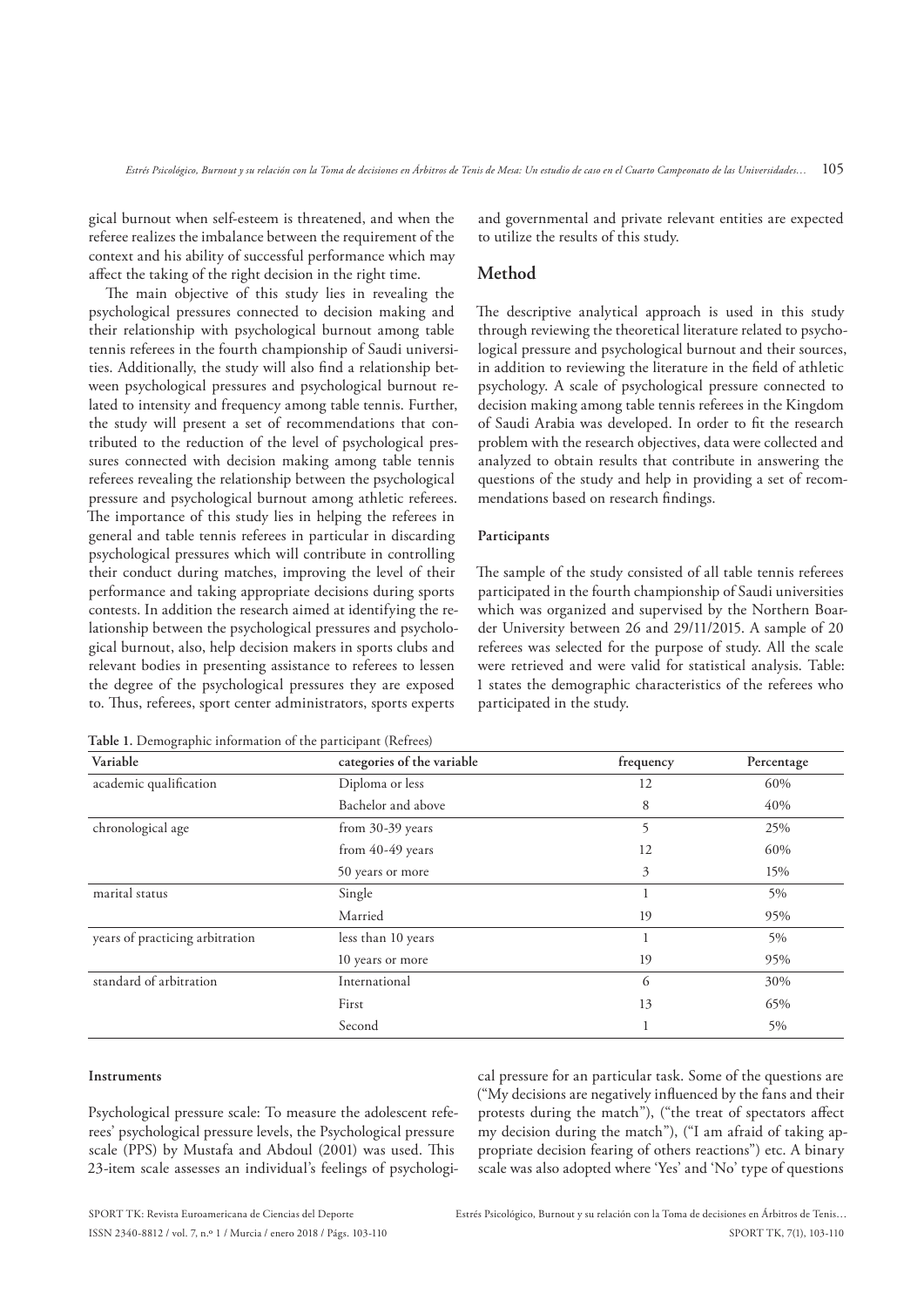were used to analyze the targeted research questions. The scale contained the demographic characteristics of the referees which are: the academic qualification, age, marital status, experience and standard of arbitration with the highest value is 46, the lowest is 23 and the medium is 34.5. he scale used for the purpose of analysis of data has been used by the author in one of his earlier research study in "Psychological Stress Associated to Table Tennis Referees Decision-making in The Fourth Championship in Northern Border University in The Period of 26-29/11/1434H". The results of this study and the current study have shown to be very much valid and the scale used to be very much reliable.

#### Psychological burnout scale

Psychological Burnout among table tennis referees in terms of frequency and intensity was assessed using the Psychological burnout scale (PBS) devised by Al-Haramlah, A (2016). The scale consisting of 23 items. In the PBS, the respondents were asked to indicate their preferred alternatives by responding on a binary scale where 'Yes' and 'No' type of questions were used to analyze the targeted research questions. The stem sentence for each item is "My decisions are negatively influenced by the fans and their protests during the match", "Lack of experience negatively inluences the decision making accuracy", wherein, it indicated No. 6 in case of frequency, meaning that it happens daily with the athletic referee and No. 1 means that it happens a little in the sports season and No. 5 means that it happens but has less frequency than No 6. With the highest value of 132, and the medium is 77.5 for frequency. As for intensity, it ranges between (1-7), where No.7 means that the degree of exposition of the referee to this situation is very strong while No.1 means very weak exposition. Also, No. 6 means strong exposition but less than No 7, with the highest level is 154 the lowest is 22 and the medium is 88.

*Validity and Reliability of the scales:* he scale of psychological pressure connected to decision making and the scale of psychological burnout of intensity and frequency among referees were offered to six experts in the fields of athletic psychology, psychology and education in the Saudi universities to determine the validity of the items to measure the psychological pressures among referees and the psychological burnout in terms of intensity and frequency. After making some relevant modifications to some items, the expert arbitrators agreed on the face and content validity of all the items of both scales. The internal consistency coefficient of the psychological pressure among referees was extracted using (Cronbach Alpha) education whereby the reliability coefficient was (0.81) which is acceptable in humanistic researches and studies. The internal consistency coefficient of psychological burnout in terms of intensity and frequency among referees was also extracted using (Cronbach Alpha) where the reliability coefficient was (0.83) which is acceptable in humanistic researchers and studies.

#### **Results**

Statistical analysis: For the purpose of the study, we used descriptive statistics, such as the mean and standard deviation. To determine the correlation among the variables, multiple correlation was used, and to compare the participant's responses, t-test and ANOVA was used. All calculation were conducted using the statistical package for social science (SPSS).

**Table 2.** Descriptive Statistics and t-test for psychological pressures and burnout in terms of frequency and intensity

|                         | Mean  | sd   |       | N  | Signifi-cance | <b>Central Premise</b> | Statistical decision |
|-------------------------|-------|------|-------|----|---------------|------------------------|----------------------|
| Psychological pressures | 31.45 | 3.44 | 42.09 | 20 | 0.000         | 34.50                  | Significant          |
| Frequency               | 81.90 | 6.21 | 58.93 | 20 | 0.000         | 88.00                  | Significant          |
| Intensity               | 71.20 | 7.56 | 40.87 | 20 | 0.000         | 77.50                  | Significant          |

Table 2 values have exhibited that there are diferences between the values of the mean and the values of the central premise and in order to know the diference between the two scales results, the researcher has used one sample t-test. The values for psychological pressure test is t= 42.094, for psychological burnout t= 58.937, and for the frequency of psychological burnout is  $t = 40.876$  with a statistical significance of 0.000 which indicates the importance of the diferences for the benefit of the central premise.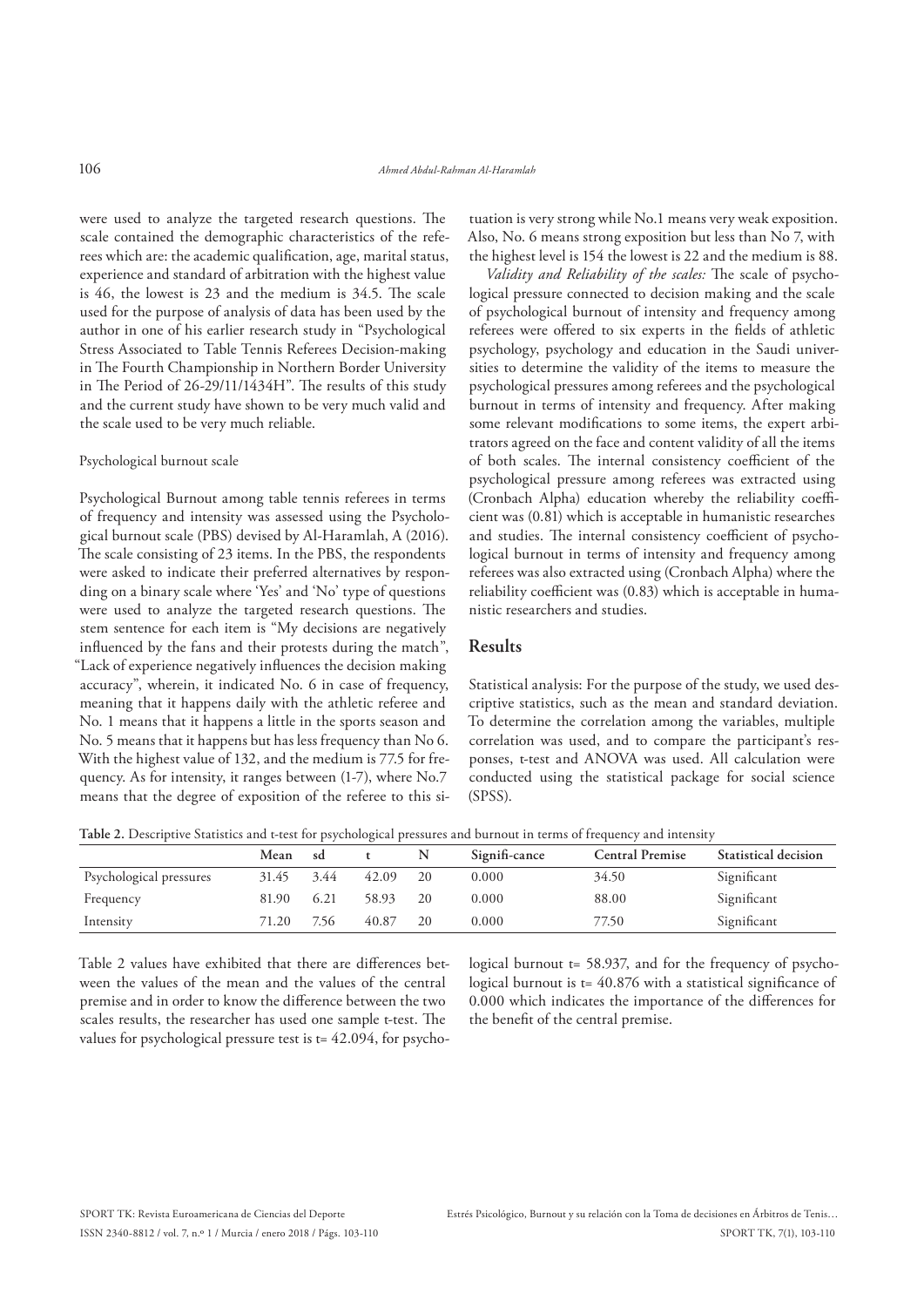|                         |                          | psychological burnout |           |
|-------------------------|--------------------------|-----------------------|-----------|
|                         |                          | Frequency             | Intensity |
|                         | Correlation coefficient  | $***.601$             | $*$ .529  |
|                         | Statistical significance | .005                  | .016      |
| Psychological pressures | (2-tailed)               |                       |           |
|                         | Number                   | 20                    | 20        |

| Table 3. correlation between the psychological pressures connected to decision making and psychological burnout |  |  |  |  |
|-----------------------------------------------------------------------------------------------------------------|--|--|--|--|
|-----------------------------------------------------------------------------------------------------------------|--|--|--|--|

\* Statistically signiicant at (0.05)

\*\* Statistically significant at (0.01)

Table 3 indicates the existence of a statistically significant positive relationship between the psychological pressures connected to decision making and psychological burnout in each of frequency and intensity among tennis table referees in the fourth championship of Saudi universities. This means that psychological pressure, high degree of physical and emotional exhaustion and negative thinking with the inability to resist it makes the athletic referee more exposed to physical, mental and emotional exhaustion bringing the feeling of psychological burnout. In addition, the multiplicity of the

psychological pressures sufered by the referees is relected on his feeling of burnout, which indicates that arbitration is a hard job where in the athletic referee holds heavy duties and multiple troubles that create lots of psychological pressures which lead to the feeling of psychological burnout in terms of frequency and intensity. In addition, the sense of psychological burnout in terms of intensity and repetition can generate other mental disorders that may afect directly or indirectly the ability of sports referee to make the right decision at the right time during the sports competitions.

**Table 4.** Multiple correlation between the psychological pressures connected to decision making and psychological burnout

| Std.<br>: Estimate<br>- Error of the | 0110B<br>$A$ duuntoc            | $\sim$ $\sim$ $\sim$ |        | Model |
|--------------------------------------|---------------------------------|----------------------|--------|-------|
| 2.49311                              | $\overline{\phantom{a}}$<br>.4/ | 530                  | 728(a) |       |
|                                      |                                 |                      |        |       |

a Predictors: (Constant),Frequency, intensity.

b Dependent Variable: Psychological pressures.

Table 4 presents the value of the multiple correlation of the relationship between the psychological pressures and the psychological burnout related to two variables: intensity and frequency. The relationship between the two variables under study is a strong one. The valueR squarewhich is of (0.530) means that psychological stress explains to a rate of 53<sup>%</sup> the referees' psychological burnout. This result means, also, that there are other factors which afect the referees psychological burnout. These factors might be physical, social or psychological. The rate of these factors is  $(47<sup>2</sup>)$ . In order to check the extent to which the results of the multiple correlations are statistically accepted, the researcher has used the analysis of variance to know whether the diferences between the means are statistically significant.

**Table 5.** ANOVA.

| Mean Square | df | Sum of Squares |       | Sig.    |            | Model |
|-------------|----|----------------|-------|---------|------------|-------|
| 59.643      |    | 119.285        |       |         | Regression |       |
|             |    | 105.665        | 9.596 | .002(a) | Residual   |       |
| 6.216<br>19 |    | 224.950        |       |         | Total      |       |

a Predictors: (Constant), Frequency, intensity.

b Dependent Variable: Psychological pressures.

Table 5 points out that F value is 9. 596 with an error rate of 0. 002 which are statistically significant and justifies the study hypothesis of the existence of a relationship between psychological pressures and psychological burnout among tennis table referees in the Kingdom of Saudi Arabia.

# **Discussion of indings**

It has been seen that psychological pressures during a competitive matches are quite evident among referees. However it is an important to analyzed whether psychological pressures connected to decision making and their relationship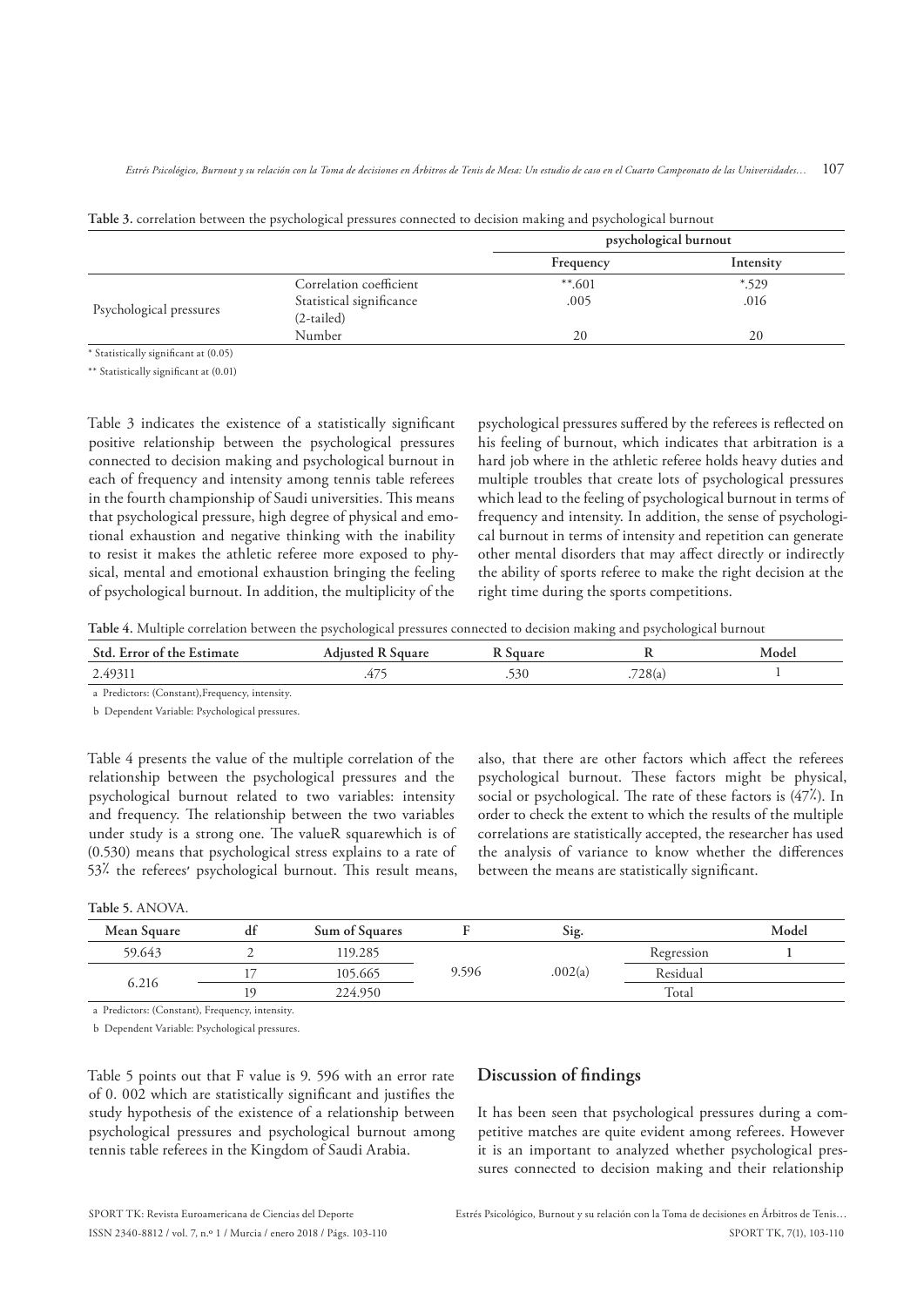with psychological burnout among table tennis referees in the fourth championship of Saudi universities, which is regarded as one of the important tournaments in the region. So that it will be helpful for decision makers in sports clubs and relevant bodies in providing assistance to referees to lessen the degree of the psychological pressures they are exposed to.

However, result of study showed that the table tennis referees experienced psychological pressures which are connected to the difficulty encountered by referees in taking judgment of the refereeing crew as a result of the over-tension during the game. The findings of the present study are well supported with previous study of Alavije et al. (2014) aimed at describing the association between the amount of stress among football referees and the level of their performance. A random sample of 30 referees was selected from the super and first tournaments of the Iranian football during season 2012/2013 that involved 90 referees. The questionnaire of the study was submitted to the referees before and after the match. The questionnaire was also applied on three games for each referee. The results of the study revealed strong relationship between the stress that the referees are exposed to and the level of their performance and that the pressure levels among the referees are relected upon the manner of their judgment during the game. The research of Mirjamali et al. (2012) carried out a research that targeted at exposing the sources of pressure among the international and local referees of football, volleyball, basketball and handball in Iran. The study was conducted on 252 referees: 104 international referees and 148 local referees. The research results showed six factors associated to pressure among referees which are: personal conlicts, personal and artistic performance, fear of misjudgment, performance evaluation, pressure of time and personal problems. The strongest sources of pressure were the personal and artistic performance, performance evaluation and fear of misjudgment. The results of the study showed the absence of statistically significant differences in pressure sources among referees due to the referees' educational levels. The study of Voight (2009) targeted at discovering the sources of pressure and the strategies of confrontation among the competent authorities of American football officials and the efect of this pressure on their mental health, attention and focus, performance and professional satisfaction. The study was applied upon 200 referees and officials. The result revealed that the highest pressure was due to the conflict between the officials and the requirement of the club members. Consequently, it is important to overcome conflicts between football referees and officials. At the national level, Mohammed (2008) was succeeded in revealing the psychological pressures among the referees of the national football team. This study was performed on 250 referees. The results revealed that the level of psychological pressure among referees was high and that there were no statistically significant differences in the psychological pressure among referees due to the level of arbitration and specialization as well as the level of matches, age and social status.

Further, the referees' also percept a feeling of anxiety and stress while making any decision to settle the results of the match in the final minutes. The present finding is well corroborated with the results of Bjørn Tore Johansen\* and Tommy Haugen (2013) which was conducted on A total of 83 referees' to know thier perceptions of how crowd noise and disturbance from players and/or coaches, failure (i.e. mistakes) in refereeing, and aggressive behaviour by players and/or coaches influence their decision making when officiating. A regression analysis showed that referees attending the premier league in Norway typically scored higher on anxiety compared with referees working at the second-best level. Furthermore, the referees who perceived their competence as being weaker or average (compared with their colleagues) scored significantly higher on anxiety than did the other referees (the "best" or "very best" groups). The majority of referees reported that noise and disturbance, failure in refereeing, and aggressive behaviour did not afect their decision-making (frequency of disagreement, 80–95%).

Again, values have exhibited that there are diferences between the values of the mean and the values of the central premise, which indicates the importance of the diferences for the benefit of the central premise. This result might mean that the psychological pressure and the psychological burnout are low among the population of the study. This can be explained by the long experience in the field of arbitration, the athletic consciousness of the study's sample and the ability to command and control this aspect. It might also mean that the referees committee supports the referees' decisions and grant them confidence and support in making right decisions. This helps to reduce the feeling of psychological pressure among table tennis referees and consequently give them the ability to take suitable decisions. The low level of frequency of psychological burnout might be due to the long duration that takes place for the organization of championships as well as the championships at lower level. This helps referees to have a low frequency and intensity of burnout with respect to this result, it is possible to state Robbins' (1998) explanation and categorization related to work pressure, which afects peoples' behavior working in diferent institutions among whom we can find referees. This puts the emphasis on the following orientations:

- 1. The nature of work: As stress might affect people due to working long hours per day repeating the same work
- 2. The role of the person at work: Each employee has his/ her role at work decided upon by others such as employers, managers or colleagues which might be a strong source for stress.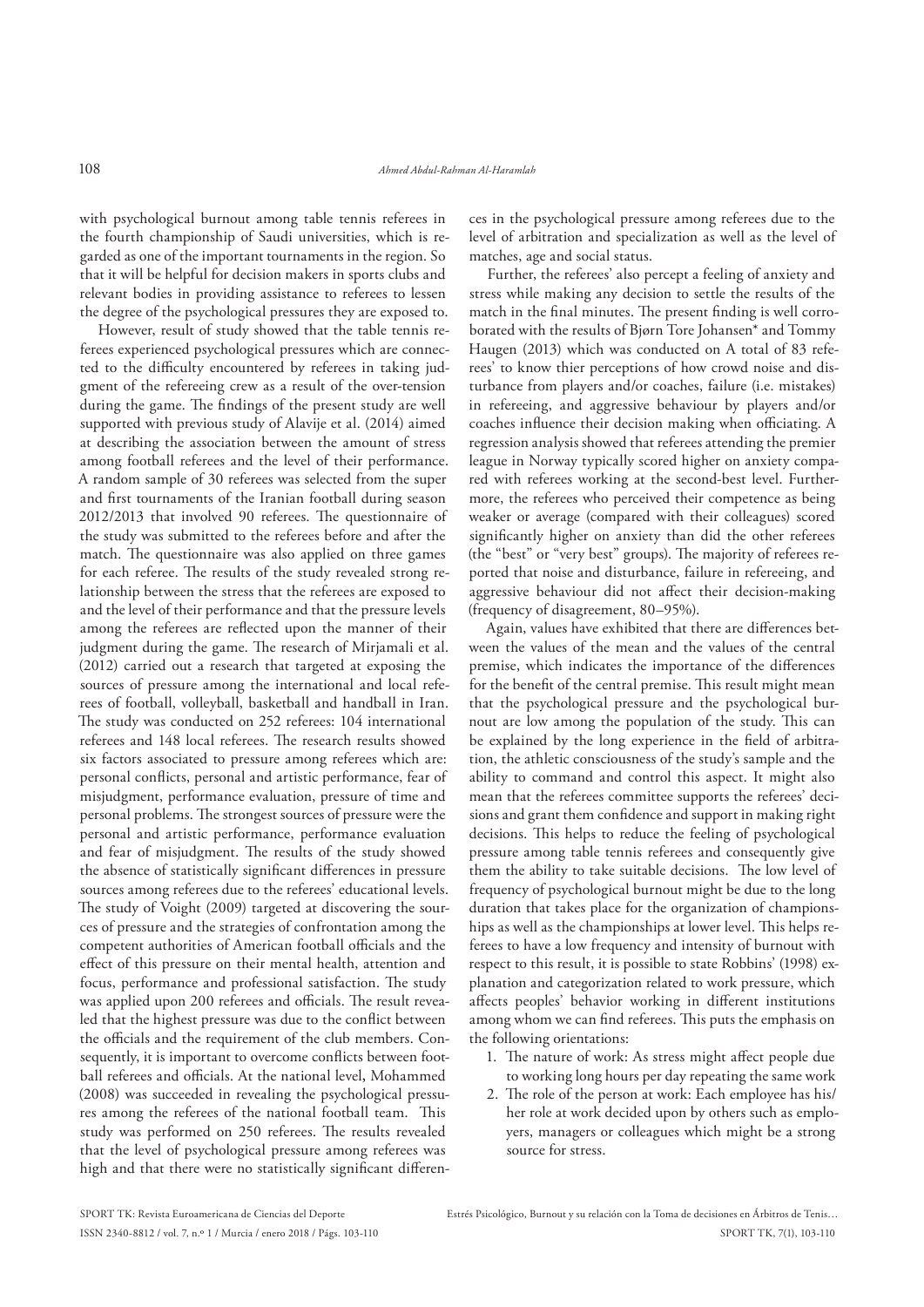### **Conclusions and Recommendations**

he most important psychological pressures connected to decision making among table tennis referees in the fourth championship of Saudi universities is embodied in the difficulty for referees to ask for the opinion of the assistant arbitration team due to the increasing tension during the game and the feeling of anxiety and stress when taking a decision that determines the result of the game in the last minutes. However, Table tennis referees do not sufer from psychological pressures connected to decision making especially when the referees decisions are negatively influenced by the audience and their continuous protests during the game, and the influence of arbitration committee on the decision the referees is considered to be suitable in addition to the hardship of clinging to any correct decision that affects the practical course of the referees. This result may be due to the referees' long experience in the field of refereeing and sports awareness among the sample of this study, to have the ability to command and control this aspect. It also shows that the referees' committee supports the decision of the referees and give them confidence and support in decision-making, which helps to reduce the level of feeling of stress by table tennis referees. Therefore, they become able to make decisions appropriately to reduce the ratio of the inluence of viewers and ongoing protests during the match.

Another important conclusion in this research is the presence of a statistically significant positive relationship between the psychological pressures connected to decision

# **References**

- 1. Abouzekri, O. A., & Karageorghis, C. I. (2010). Efects of precompetition state anxiety interventions on performance time and accuracy among amateur soccer players: Revisiting the matching hypothesis. European Journal of Sport Science, 10, 209-221.
- 2. Alavije, S. H et al. (2014). The correlation between football referees` amount of stress and their performance, International Journal of Sport Studies**,** 4 (5): 596 – 600.
- 3. Al-Haramlah, A (2007). The connection of self concept and some demographic variables to burnout among the secondary stage teachers in the city of Riyadh, unpublished M.A. thesis, The University of Jordan: Jordan.
- 4. Al-Haramlah, A (2016). Psychological Stress Associated to Table Tennis Referees Decision-making in the Fourth Championship in Northern Border University in the Period of 26-29/11/1434. Journal of Educational & Psychological Sciences. 17 (2), pp 661-680.
- 5. Bjørn Tore Johansen & Tommy Haugen (2013) Anxiety level and decisionmaking among Norwegian top-class soccer referees, International Journal of Sport and Exercise Psychology, 11:2, 215-226, DOI: 10.1080/1612197X.2013.773665
- 6. Fletcher, D., & Scott, M. (2010). Psychological stress in sports coaches: A review of concepts, research and practice. Journal of Sports Sciences, 28, 127-137.
- 7. Goodger, K. et al. (2007). Burnout in sport: A systematic review. The

making and psychological burnout in both frequency and intensity among table tennis referees in the fourth Championships of the Saudi Universities.

#### **Recommendations can be presented in the light of these results, the following**

- 1. Training table tennis referees on certain psychological skills to manage psychological pressures and limit their feeling of psychological burnout like: muscular and mental relaxation, mental perception and positive self-discourse before sports competitions.
- 2. Ensuring the physical preparedness of the referees to enable them lead the games properly.
- 3. Activating the role of the applied sports psychological specialist in all clubs, sports centers and unions in the Kingdom of Saudi Arabia in all sports activities in general and table tennis in particular.
- 4. Activating the programs of psychological preparation, mental training and psychological care for athletic referees in general and table tennis referees in particular.
- 5. Conducing similar studies about referees of other sports and athletic activities such as football, handball, tennis etc.
- 6. Conducting comparative studies between the Kingdom of Saudi Arabia and other gulf countries concerning the psychological pressures connected to decision making among table tennis referees.
- 7. Working on the activation of material and moral incentives for table tennis referees.

Sport Psychologist, 21, 127-151.

- 8. Lazarus, R. S. (1999). Stress and emotion: A new synthesis. New York: Springer.
- 9. López Sánchez, G. F., López Sánchez, L., & Díaz Suárez, A. (2016). Efects of a physical activity program on the sleep quality of schoolchildren with ADHD. *SPORT TK: Revista EuroAmericana de Ciencias del Deporte, 5*(1), 19-26.
- 10. Mamassis, G., & Doganis, G. (2004). The effects of a mental training program on juniors precompetitive anxiety, self-confidence, and tennis performance. Journal of Applied Sport Psychology, 16, 118-137.
- 11. Mirjamali, E.et al. (2012). A study of sources of stress in international and national referees of soccer, volleyball, basketball and handball in Iran, World Journal of Sort Sciences**,** 6(4): 347 – 354.
- 12. Mohammad, H. (2008). Psychological pressures among the referees of football national team, levels and sources, unpublished M.A. thesis, The University of Algeria: Algeria.
- 13. Mustafa, Al-Sayed and Abdul Mohammad (2001). The elements of psychological pressures and their relationship with decision making among sport referees, unpublished Ph.D. thesis, Halwan University: Egupt.
- 14. Robins, J.M. (1998). "Correction for non-compliance in equivalence trials". Statistics in Medicine. 17 (3): 269–302.

SPORT TK: Revista Euroamericana de Ciencias del Deporte ISSN 2340-8812 / vol. 7, n.º 1 / Murcia / enero 2018 / Págs. 103-110 Estrés Psicológico, Burnout y su relación con la Toma de decisiones en Árbitros de Tenis… SPORT TK, 7(1), 103-110